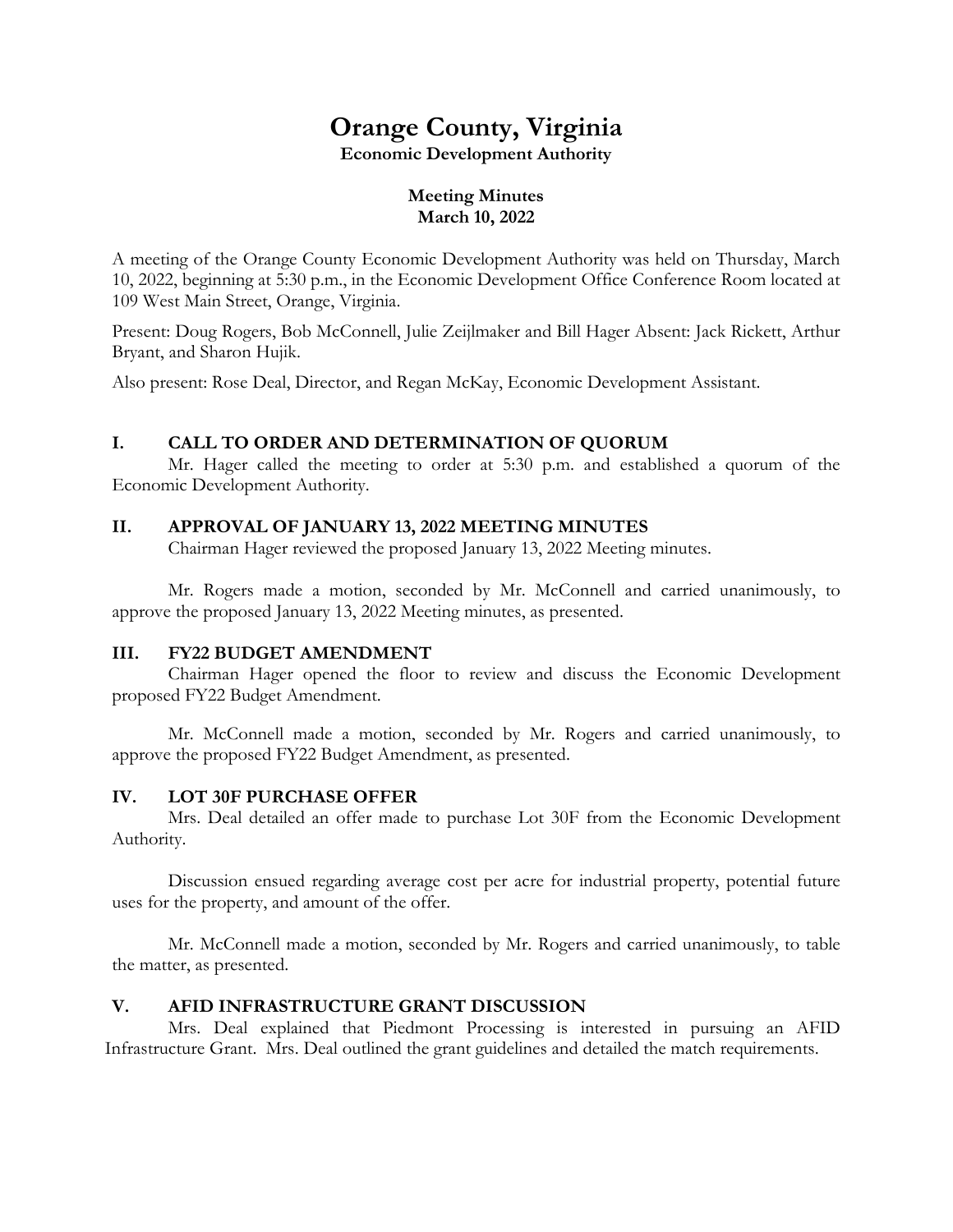Discussion ensued regarding how the grant is administered, how return on investment is calculated, total match required, timeline of performance period, and uses for the grant funding.

Mr. McConnell made a motion, seconded by Mr. Rogers and carried unanimously, to have staff collect additional information and bring back for further discussion and consideration at the April 2022, Economic Development Authority meeting.

### **VI. CONSIDERATION OF LOT 14 TIMBER PROPOSAL**

Mrs. Deal outlined a timber proposal from Glen Morris & Sons Logging, Inc. to timber Lot 14 in the Thomas E. Lee Industrial Park.

Mr. McConnell made a motion, seconded by Mr. Rogers and carried unanimously, to decline the timber proposal, as presented.

#### **VII. INFORMATIONAL ITEMS**

The EDA received current unemployment rates and information regarding programs offered at New Pathways for its information.

# **VIII. SECRETARY'S REPORT**

Mrs. Deal provided a brief review of new and existing projects being worked on by the department.

#### **IX. CLOSED SESSION**

At 6:19 p.m., Chairman Hager requested the meeting be recessed and immediately reconvene in closed session. Mr. Rogers moved to approve the following resolution and enter into Closed Meeting:

WHEREAS, the Orange County Economic Development Authority desires to discuss in Closed Meeting the following matters (s):

> i. Discussion concerning a prospective business or industry or the expansion of an existing business or industry where no previous announcement has been made of the business' or industry's interest in expanding its facilities in the community. -  $\S$ 2.2-3711(A)(5) of the Code of Virginia

WHEREAS, pursuant to §2.2-3711 (A)(5) of the Code of Virginia, such discussions may occur in Closed Meeting;

NOW THEREFORE, BE IT RESOLVED, that the Orange County Economic Development Authority does hereby authorize discussion of the aforestated matters in Closed Meeting.

The motion was seconded by Mrs. Ziejlmaker and carried unanimously.

# **X. OPEN MEETING**

At 6:24 p.m., Chairman Hager moved to approve the following resolution to recess Closed Meeting and immediately reconvene in OpenMeeting: